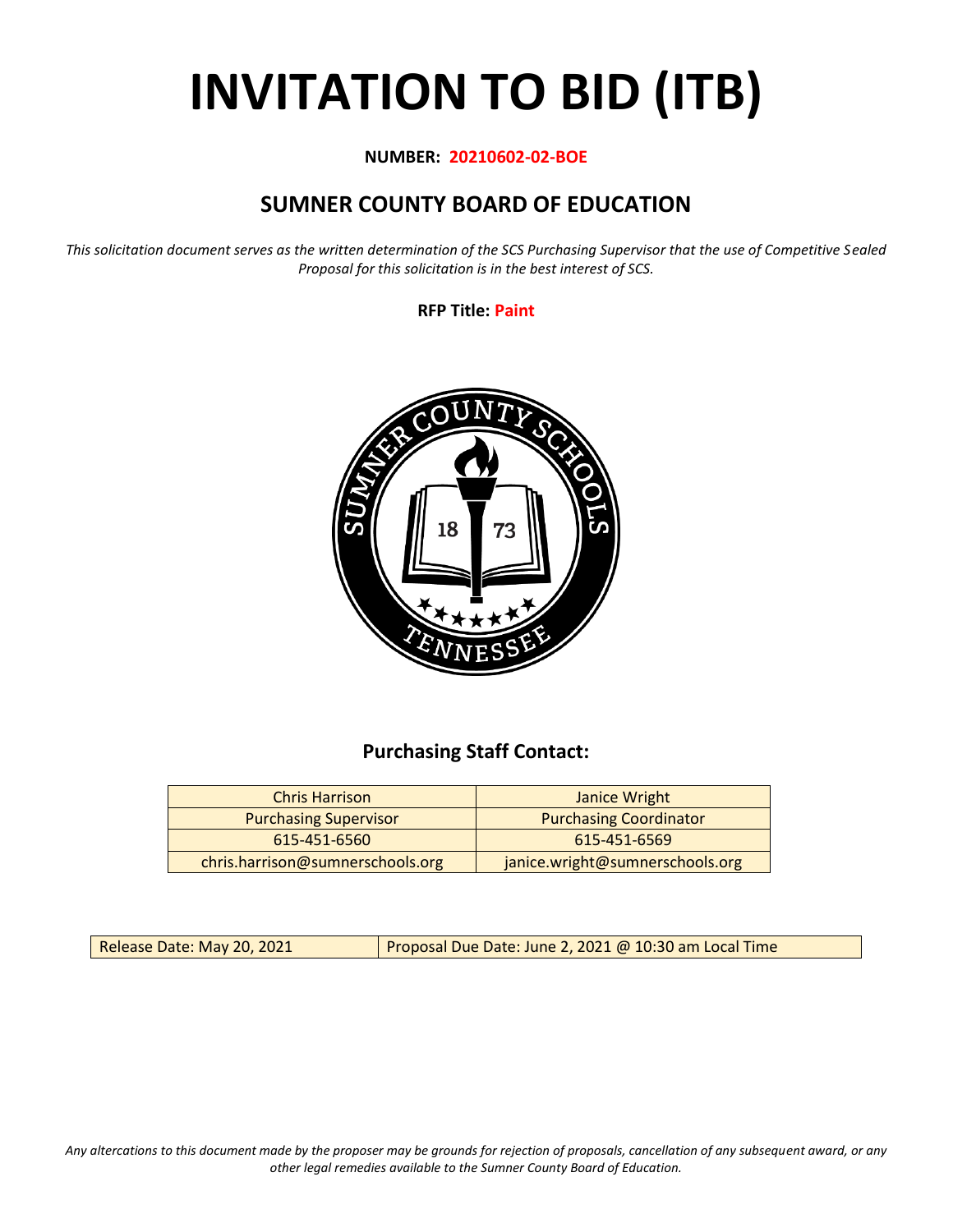## **NOTICE TO PROPOSERS**

There may be one or more amendments to this ITB. In order to receive communication for any such amendments issued specifically to this ITB, the proposer must provide the information requested below to the Sumner County Board of Education (SCS) Purchasing Department. The information may be sent by email to: Chris Harrison, Purchasing Supervisor, chris.harrison@sumnerschools.org. SCS will send amendments only to those proposers which complete and return this information in a timely manner.

| <b>ITB Number:</b>      | 20210602-02-BOE Paint |
|-------------------------|-----------------------|
| Company Name:           |                       |
| <b>Mailing Address:</b> |                       |
|                         |                       |
|                         |                       |
| <b>Phone Number:</b>    |                       |
| <b>Contact Person:</b>  |                       |
| <b>Email Address:</b>   |                       |
|                         |                       |
|                         |                       |
| <b>Printed Name:</b>    |                       |
| Date:                   |                       |

Emailed amendments will be sent in a Microsoft Word (Office for Windows) or Portable Document Format (pdf) format. Any alterations to the document made by the proposer may be grounds for rejection of proposal, cancellation of any subsequent award or any other legal remedies available to SCS.

Amendments will also be posted on the SCS website **https://sumnerschools.org/index.php/current-bids-and-rfps** and attached to the solicitation listing as a PDF or WORD file. Check the particular solicitation on the Current Bids and RFPs webpage for any posted amendments.

By completing and returning this form, the Proposer has expressed its intent to provide a proposal for **20210602-02-BOE Paint.**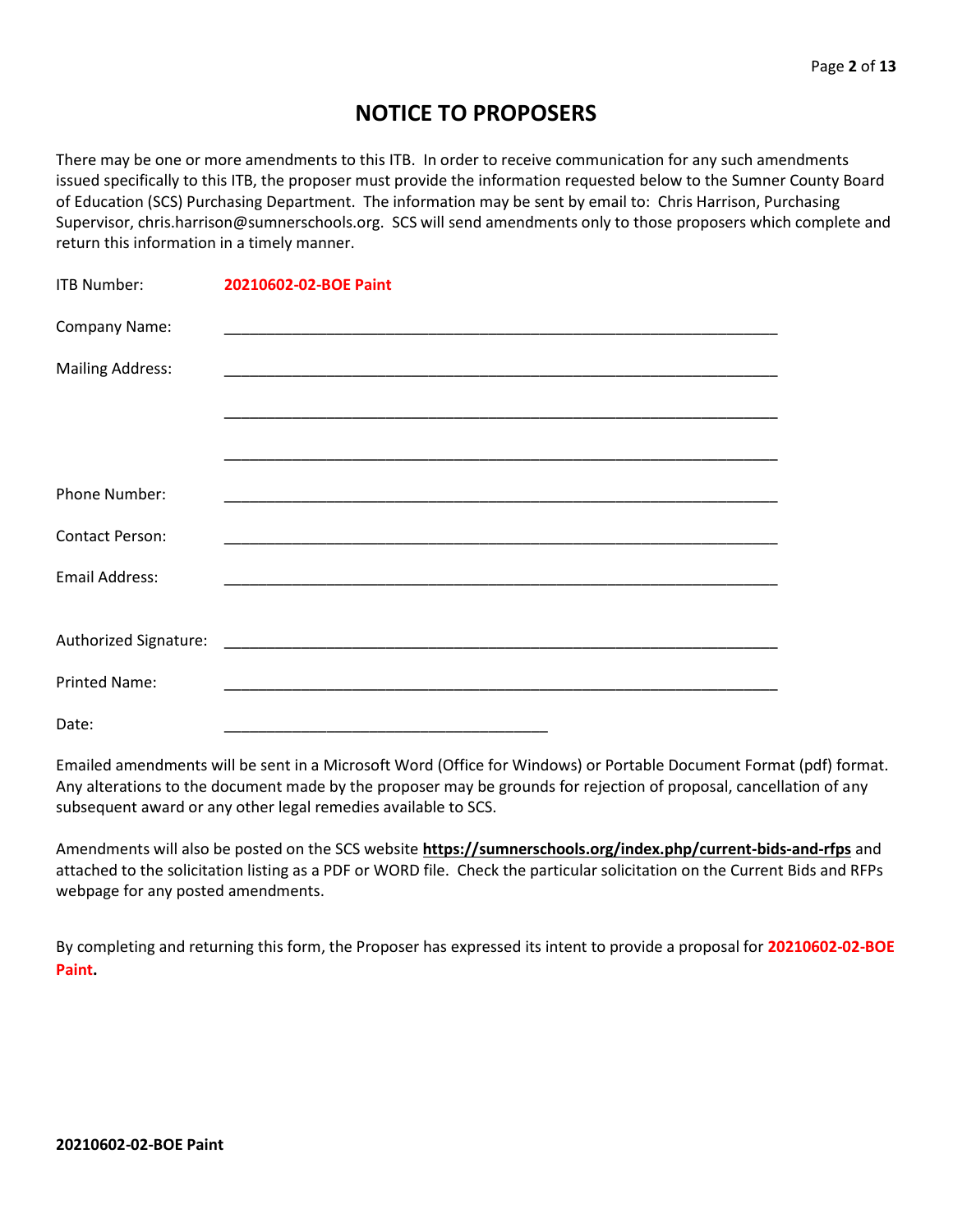## **TABLE OF CONTENTS**

- 1. Specification
- 2. Source Selection and Contract Award
- 3. Schedule of Events
- 4. Delivery of Proposals
- 5. Protests
- 6. New Vendors
- 7. Attachments
	- A. Bid Form/Certification
	- B. IRS Form W9
	- C. Attestation Re Personnel
	- D. Standard Terms and Conditions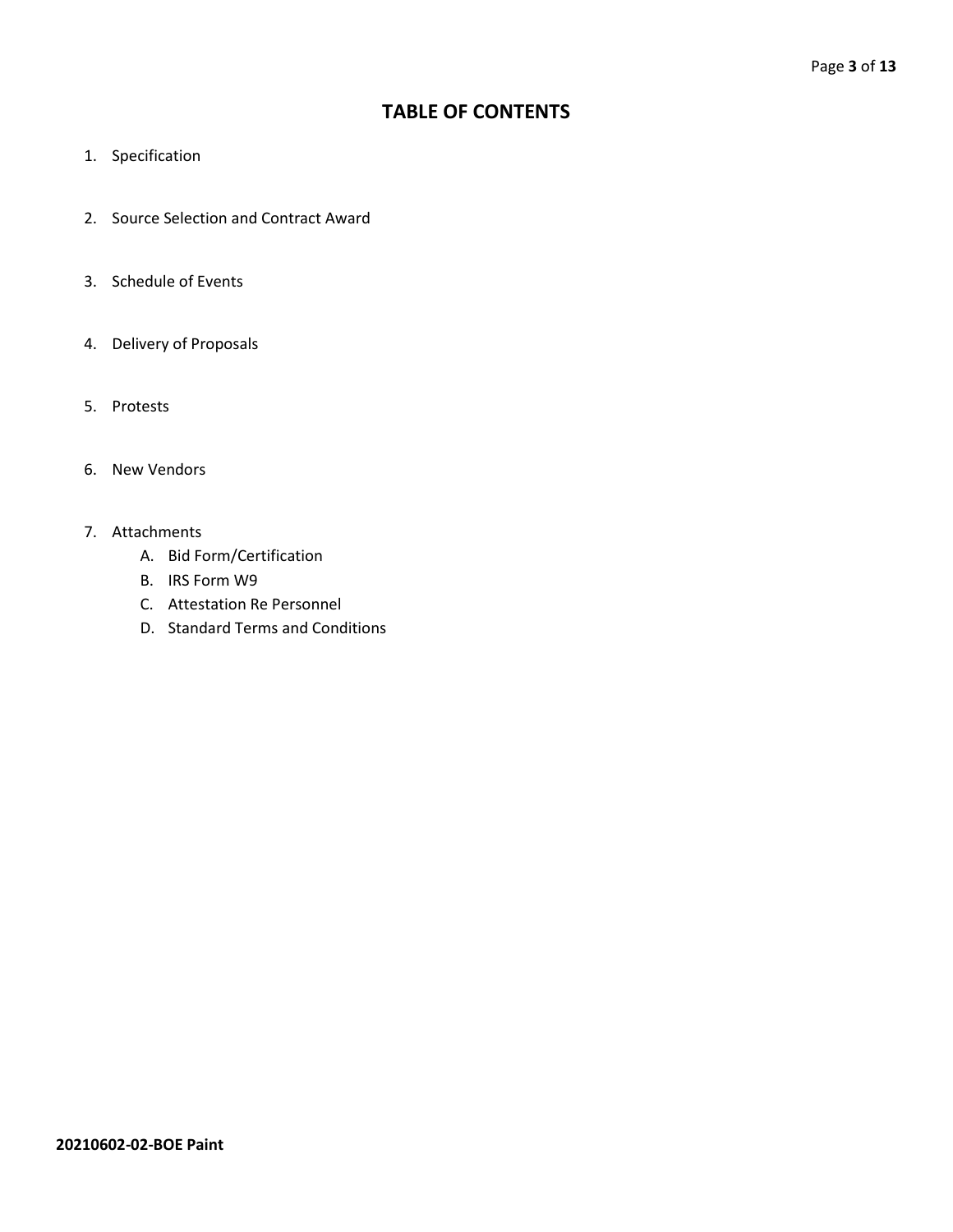#### 1. Specification

#### **BIDDER REQUIREMENTS**

- Shall have a retail store convenient to the School System Maintenance personnel for in-store pickup.
- In the event of a sudden price increase beyond the bidders' control, a written notice must be sent to the SCS at least thirty (30) calendar days prior to the price increase. SCS reserves the right to reject the price increase and change suppliers.
- Shall include the cost of "color matching" in the cost of material. SCS will not process payment on additional cost for "color matching".

#### **CONTRACT TERM**

- July 1, 2021 June 30, 2022
- SCS reserves the right to extend this contract for an additional four, one-year terms. Extensions are subject to approval by both parties.

#### **SPECIFICATIONS**

*\*As indicated, the specification is based off The Master Painters Institute (MPI).*

- **Epoxy**: A two component epoxy, high solids, low gloss coating for use on interior or exterior concrete, masonry and primed metal surfaces. Industrial grade quality. Price must include both Part A and Part B components. MPI# 108
- **Epoxy – Sealer**: A two-component, high solids, clear epoxy coating. High gloss finish. Resistance to alkalies, abrasion, corrosion, and chemicals. MPI# 212.
- **Latex (Exterior)**: A pigmented, water based, emulsion type, semi-gloss paint for exterior masonry, stucco, primed metals, and wood (primarily trim, fascia, and smooth surfaces e.g. doors and door frames) where low to moderate contact can be anticipated. MPI# 11
- **Latex (Interior)**:A white, or colored, water-based latex-based paint with a finish between a traditional eggshell and a semi-gloss. MPI# 43
- **Oil Base (Exterior)**: A solvent based, alkyd type, semi-gloss enamel for general use on exterior primed woods and metals. Paint systems using this coating will be specified for new and repainting work in residential, commercial, and light industrial applications. Recommended for trims, doors or windows and frames. MPI# 94
- **Oil Base (Interior)**: A white, or colored, solvent based, semi-gloss alkyd paint for primed/sealed interior plaster, gypsum wallboard, wood and metal doors, and trim. MPI# 47
- **Polyurethane**: A single component moisture curing polyurethane, pigmented, solvent based semi-gloss enamel intended for use on properly prepared metal, concrete, gypsum board, plaster and wood surfaces for interior and exterior exposure. The enamel will have a high degree of water and chemical resistance and provide good resistance to exterior weathering. MPI# 202
- **Concrete Sealer (High Gloss)**: A water based, acrylic co-polymer emulsion type, clear sealer for interior and exterior horizontal concrete floors, decks and exposed aggregate driveways and walkways. Oil, gasoline, alkali, and water resistant. MPI# 99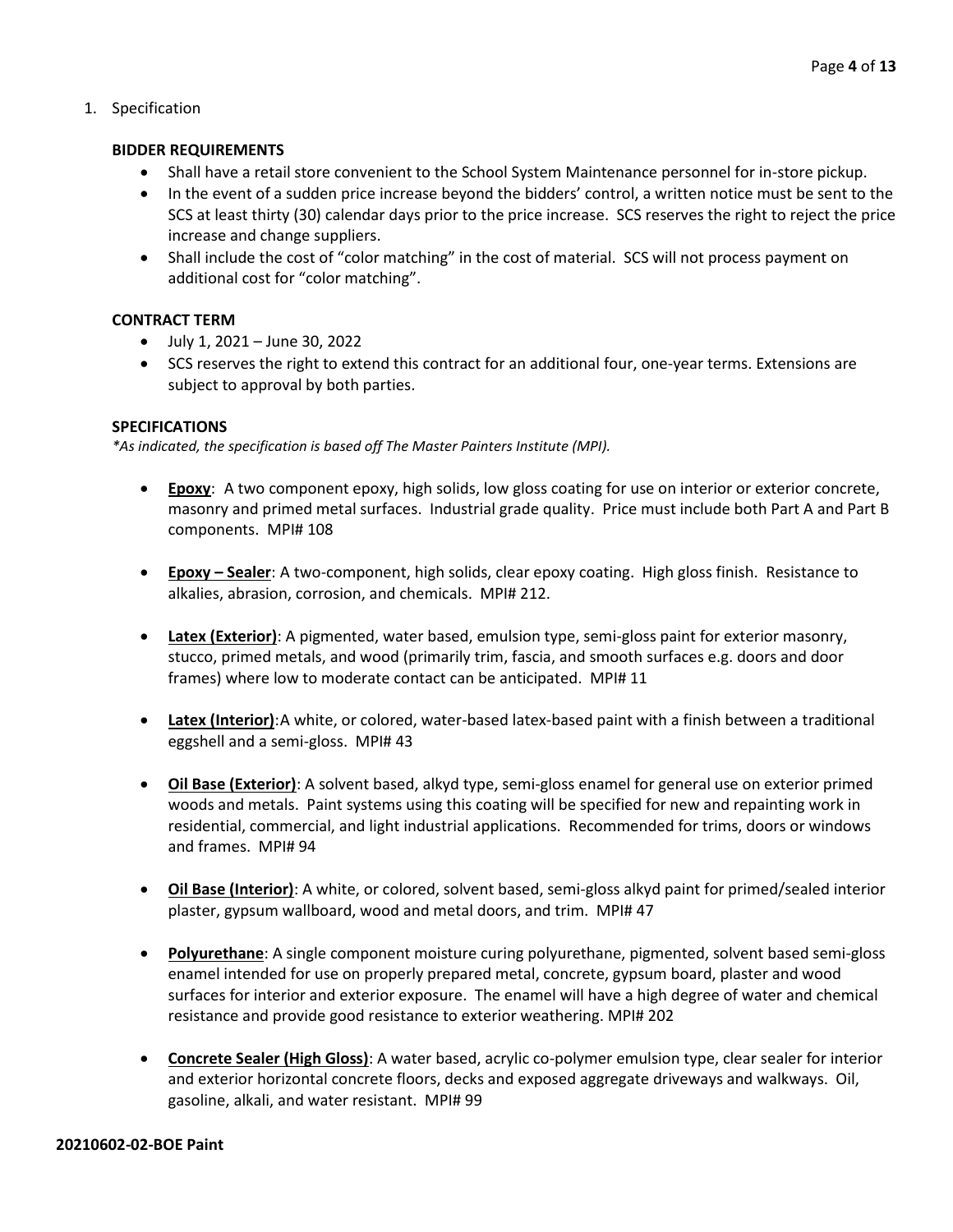- **Primer**: A solvent based, alkyd type, pigmented primer/sealer for new interior wood, plaster and porous surfaces and also for areas previously painted with flat paints. This product is used for new and repainting work residential and commercial buildings. MPI# 45
- **Concrete Block Filler**: A water based, high solids, emulsion type pigmented coating with bridging and filling properties for interior or exterior concrete masonry units, for the purpose of filling the surface for subsequent applications of paint. MPI#4
- **Traffic Paint**: A water based, latex type, pigmented coating used for interior or exterior, zone and parking line marking. Available in YELLOW, WHITE, BLUE and BLACK. Can be used with or without reflecting glass beads being broadcast over the surface. Primary application method is by spray but can be applied by roller or brush. MPI# 97
- **Industrial Grade Enamel**: A medium oil, all-purpose enamel for use on properly prepared and primed steel, aluminum, wood, drywall and masonry surfaces. Available in Safety colors.
- 2. Source Selection and Contract Award
	- Award, if made, will be made to the proposer submitting the lowest cost proposal and whom is also determined to be Responsive.
		- o General Criteria to be determined "Responsive"
			- Does the proposal include all required information?
			- Does the proposal include completed attachment forms?
			- Was the proposal delivered on or before the stated deadline?
	- SCS reserves the right to reject any proposal that takes exception to the specifications unless prior approval is requested and granted by SCS.
	- Upon mutual agreement by both parties, SCS shall grant the right to extend the terms, conditions and prices of contract(s) awarded from this ITB to other Institutions (such as State, Local and/or Public Agencies) who express an interest in participating in any contract that results from this ITB. Each of the "piggyback" Institutions will issue their own purchasing documents for purchase of the goods/services. Proposer agrees that SCS shall bear no responsibility or liability for any agreements between Proposer and the other Institution(s) who desire to exercise this option.

#### 3. Schedule of Events

| <b>RFP Issued</b>              | May 20, 2021                       |
|--------------------------------|------------------------------------|
| <b>RFP Submission DEADLINE</b> | June 2, 2021 @ 10:30 am Local Time |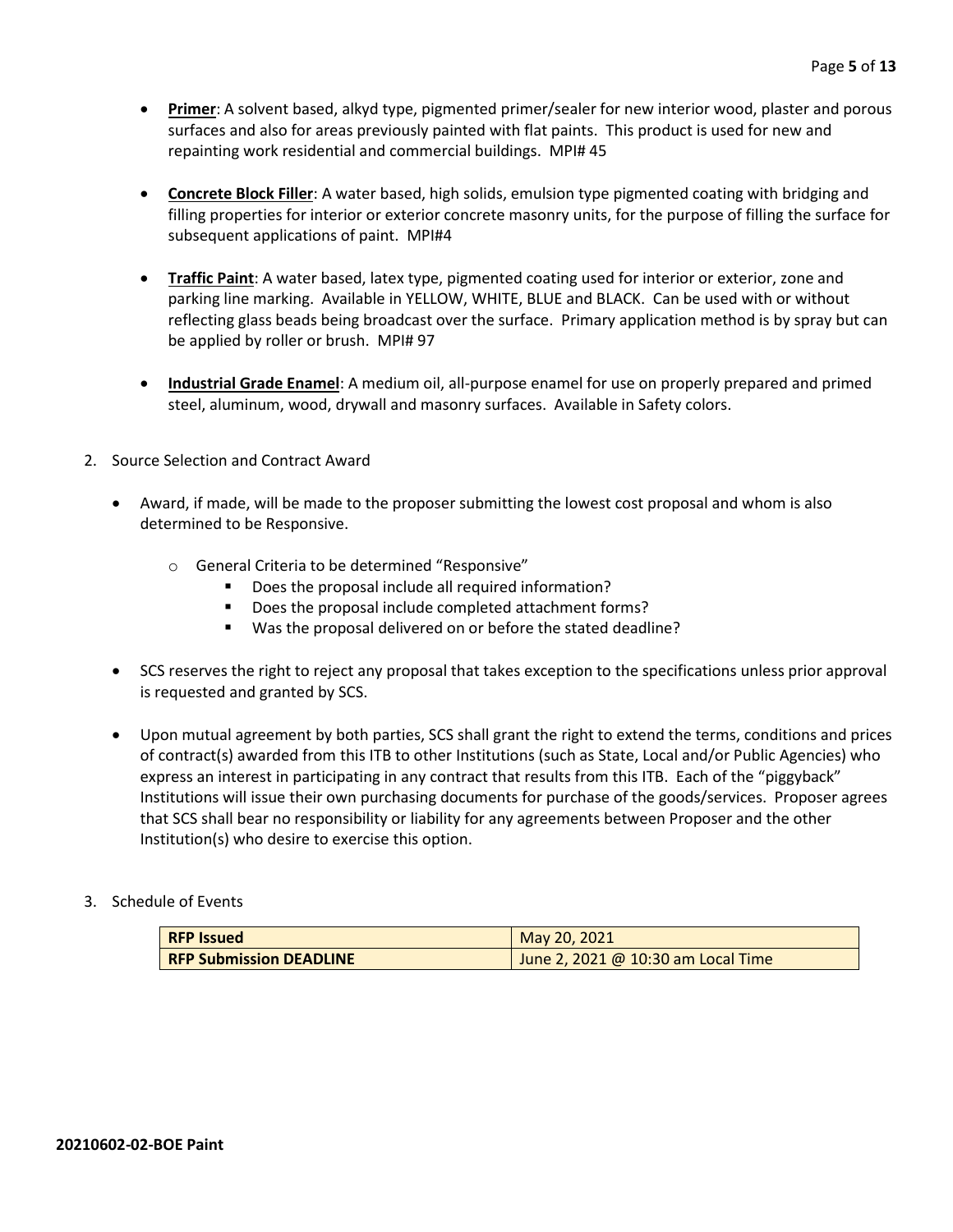#### 4. Delivery of Proposals

Sealed proposals will be accepted until **June 2, 2021 @ 10:30 am Local Time**. Proposals received after that time will be deemed invalid. Vendors mailing proposal packages must allow sufficient time to ensure receipt of their package by the time specified. SCS shall not accept proposals via electronic transmission such as email, fax, etc. There will be no exceptions. Proposals will be opened and read aloud. The reading of the bids will begin at **10:30 am Local Time**.

Due to the nature of deliveries to the SCS Support Services Facility by carriers such as UPS, FedEx and such like; the proposal package will be accepted if the date and time on the delivery confirmation are indicated to be on or before the Proposal Deadline.

| Delivery Address: | Sumner County Board of Education |
|-------------------|----------------------------------|
|                   | Attn: Purchasing Supervisor      |
|                   | 1500 Airport Road                |
|                   | Gallatin, TN 37066               |

The package containing the proposal must be sealed and clearly marked on the outside of the package: **"20210602-02-BOE Paint" DO NOT OPEN**

#### 5. Protests

In the event that any interested party finds any part of the listed specifications, terms or conditions to be discrepant, incomplete or otherwise questionable in any respect; it shall be the responsibility of the concerned party to notify the SCS Purchasing Office of such matters immediately upon receipt of the ITB. All notifications must be sent to the Purchasing Supervisor via email at [purchasing@sumnerschools.org.](mailto:purchasing@sumnerschools.org)

Any actual or prospective Proposer who is aggrieved in connection with the ITB or award of a contract may protest to the Purchasing Supervisor and/or the Sumner County Board of Education at its regularly scheduled meeting.

#### 6. New Vendors

- To comply with Internal Revenue Service requirements, all vendors who perform any type of service are required to have a current IRS Form W-9 on file with the SCS Finance Department. It is a mandatory requirement to complete the IRS Form W-9 (Attachment 1) included in this RFP.
- To comply with the Tennessee Lawful Employment Act (50-1-702 and 50-1-703), non-employees (individuals paid directly by the employer in exchange for the individual's labor or services) must have on file one (1) of the following documents:
	- o A valid Tennessee driver's license or photo identification;
	- $\circ$  A valid driver's license or photo identification from another state where the license requirements are at least as strict as those in Tennessee;
	- o A birth certificate issued by a U.S. state, jurisdiction or territory;
	- o A U.S. government issued certified birth certificate;

#### **20210602-02-BOE Paint**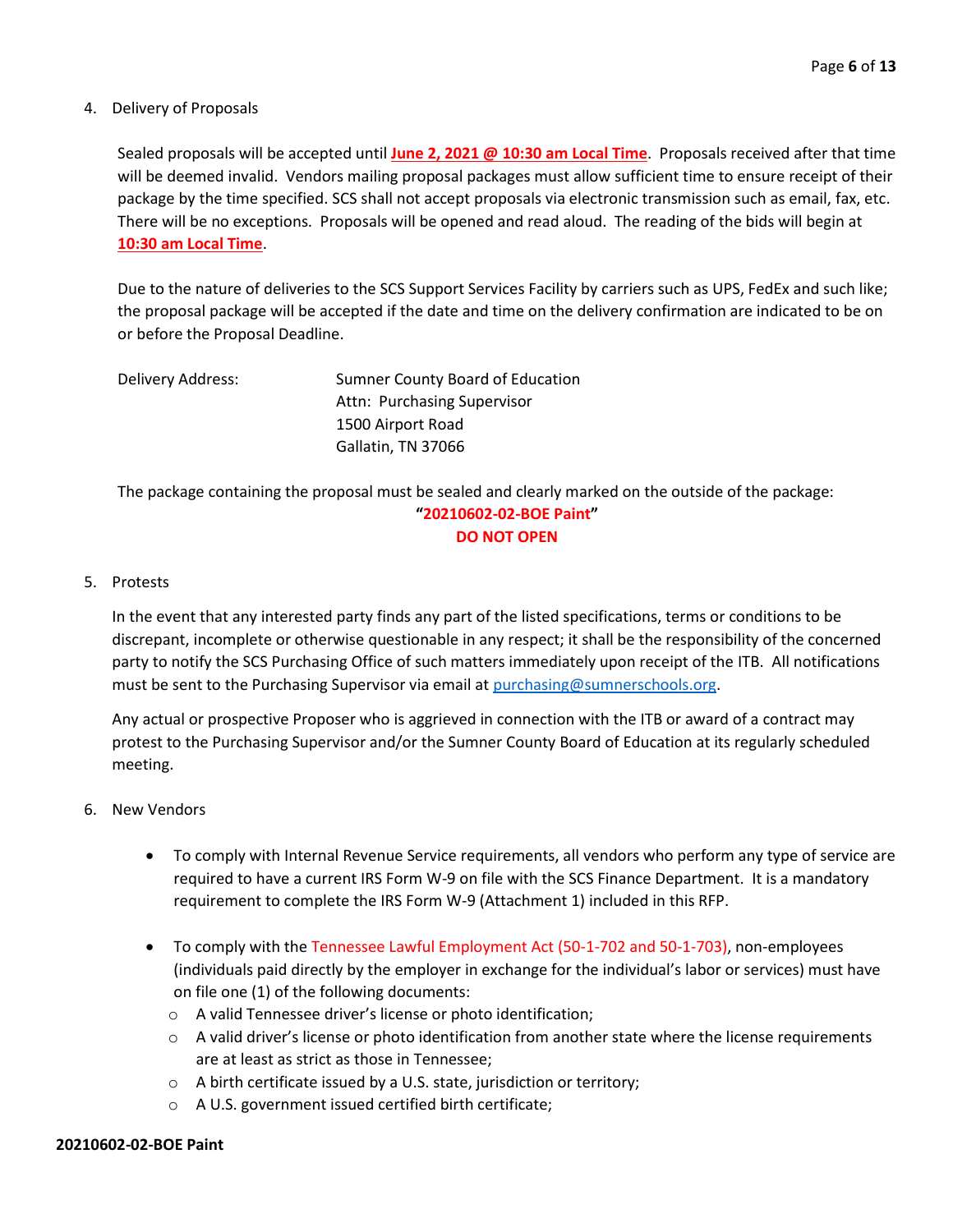- o A valid, unexpired U.S. passport;
- o A U.S. certificate of birth abroad (DS-1350 or FS-545)
- o A report of birth abroad of a U.S. citizen (FS-240);
- o A certificate of citizenship (N560 or N561);
- o A certificate of naturalization (N550, N570 or N578);
- o A U.S citizen identification card (I-197 or I-179); or
- o Valid alien registration documentation or other proof of current immigration registration recognized by the United States Department of Homeland Security that contains the individual's complete legal name and current alien admission number or alien file number (or numbers if the individual has more than one number).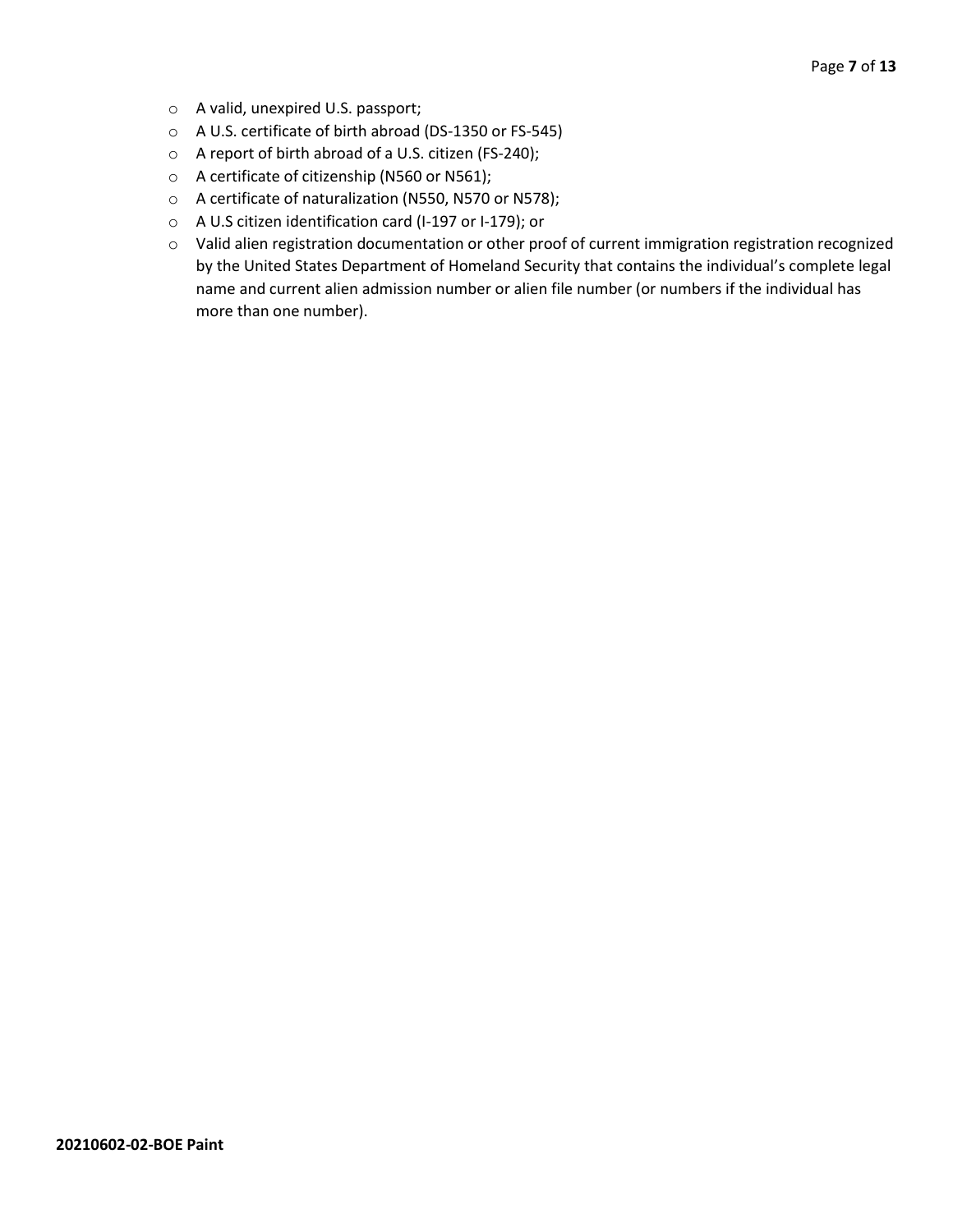#### **7.A Bid Form**



Attn: Purchasing Supervisor 1500 Airport Road Gallatin, TN 37066

Date\_\_\_\_\_\_\_\_\_\_\_\_\_\_\_\_\_\_\_\_\_\_\_\_\_\_\_\_

| <b>DESCRIPTION</b>             |                 | Price (per gallon) | <b>PRODUCT DESCRIPTION</b> |
|--------------------------------|-----------------|--------------------|----------------------------|
| <b>Epoxy</b>                   | part A          |                    |                            |
|                                | part B          |                    |                            |
| <b>Epoxy Sealer</b>            | part A          |                    |                            |
|                                | part B          |                    |                            |
| Latex                          | Exterior        |                    |                            |
|                                | <b>Interior</b> |                    |                            |
| <b>Oil Base</b>                | <b>Exterior</b> |                    |                            |
|                                | <b>Interior</b> |                    |                            |
| <b>Polyurethane</b>            |                 |                    |                            |
| <b>Concrete Sealer</b>         |                 |                    |                            |
| <b>Primer</b>                  |                 |                    |                            |
| <b>Concrete Block Filler</b>   |                 |                    |                            |
| <b>Traffic Paint</b>           |                 |                    |                            |
| <b>Industrial Grade Enamel</b> |                 |                    |                            |

By checking this box, Proposer agrees that SCS reserves the right to extend the terms, conditions and prices of this contract to other Institutions (such as State, Local and/or Public Agencies) who express an interest in participating in any contract that results from this ITB. Each of the piggyback Institutions will issue their own purchasing documents for the goods/service. Proposer agrees that SCS shall bear no responsibility or liability for any agreements between Proposer and the other Institution(s) who desire to exercise this option.

| <b>AUTHORIZED SIGNATURE:</b> |  |
|------------------------------|--|
| <b>PRINTED NAME:</b>         |  |
| <b>COMPANY NAME:</b>         |  |
|                              |  |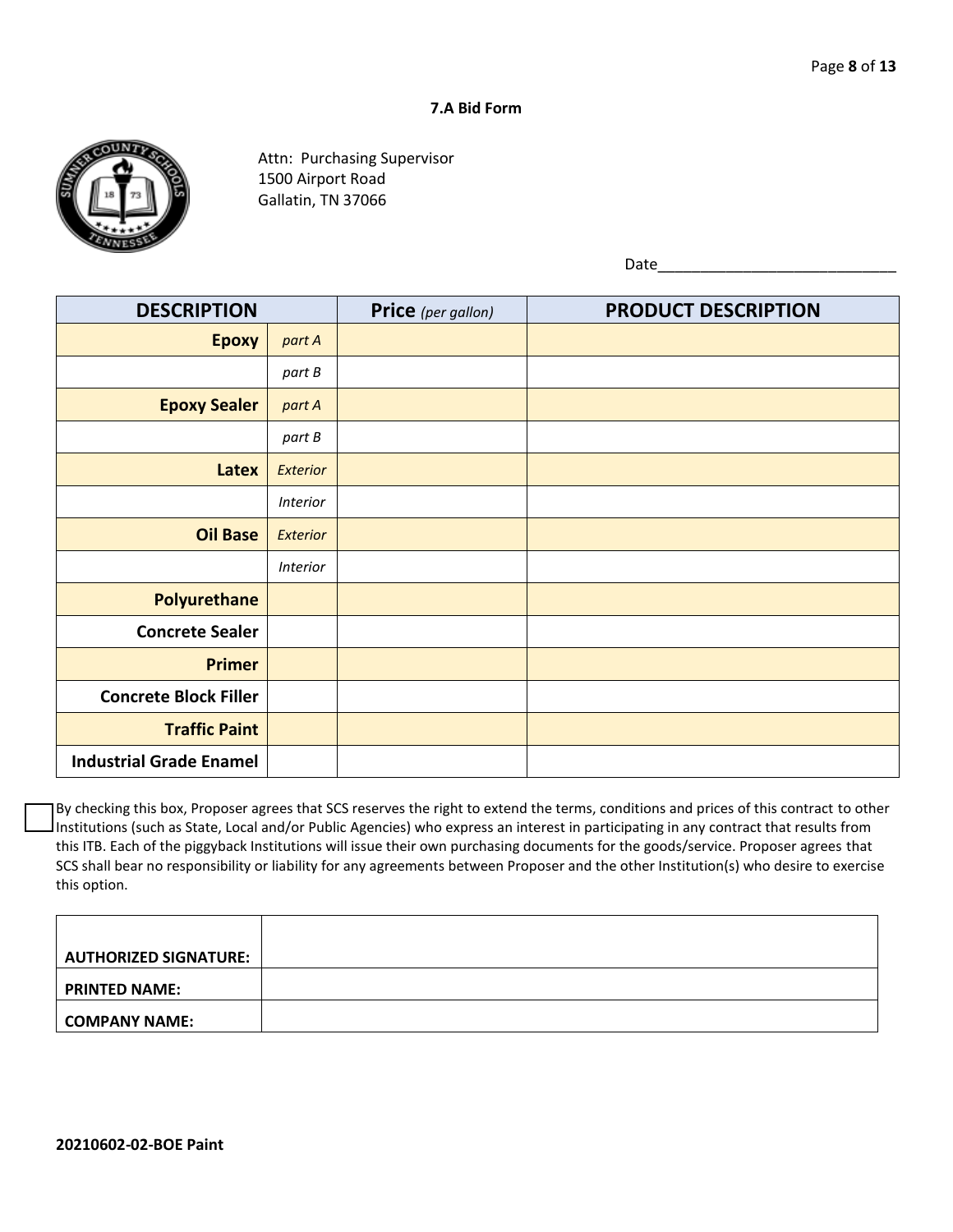#### 7.B IRS Form W9

| N                                                                                                                                                                                                                                                                                                                                                                                                                                                                                                                                                                                                                                                                                                                                                                                                                                                                                                                                                                                                                                           | <b>Request for Taxpayer</b><br>(Rev. December 2014)<br><b>Identification Number and Certification</b><br>Department of the Treasury<br>Internal Revenue Service<br>1 Name (as shown on your income tax return). Name is required on this line; do not leave this line blank.<br>2 Business name/disregarded entity name, if different from above |                                                                                                                                                                                                                                                                                                                                                                       |                                                                                                                                                                                                                                                        |                            |    |                        |  |  | Give Form to the<br>requester. Do not<br>send to the IRS. |  |  |  |  |
|---------------------------------------------------------------------------------------------------------------------------------------------------------------------------------------------------------------------------------------------------------------------------------------------------------------------------------------------------------------------------------------------------------------------------------------------------------------------------------------------------------------------------------------------------------------------------------------------------------------------------------------------------------------------------------------------------------------------------------------------------------------------------------------------------------------------------------------------------------------------------------------------------------------------------------------------------------------------------------------------------------------------------------------------|--------------------------------------------------------------------------------------------------------------------------------------------------------------------------------------------------------------------------------------------------------------------------------------------------------------------------------------------------|-----------------------------------------------------------------------------------------------------------------------------------------------------------------------------------------------------------------------------------------------------------------------------------------------------------------------------------------------------------------------|--------------------------------------------------------------------------------------------------------------------------------------------------------------------------------------------------------------------------------------------------------|----------------------------|----|------------------------|--|--|-----------------------------------------------------------|--|--|--|--|
| page<br>4 Exemptions (codes apply only to<br>3 Check appropriate box for federal tax classification; check only one of the following seven boxes:<br>Specific Instructions on<br>certain entities, not individuals; see<br>C Corporation<br>S Corporation Partnership<br>Individual/sole proprietor or<br>Trust/estate<br>instructions on page 3):<br>Print or type<br>single-member LLC<br>Exempt payee code (if any)<br>Limited liability company. Enter the tax classification (C=C corporation, S=S corporation, P=partnership) ▶<br>Exemption from FATCA reporting<br>Note. For a single-member LLC that is disregarded, do not check LLC; check the appropriate box in the line above for<br>the tax classification of the single-member owner.<br>code (if any)<br>(Applies to accounts maintained outside the U.S.)<br>Other (see instructions) ▶<br>5 Address (number, street, and apt. or suite no.)<br>Requester's name and address (optional)<br>6 City, state, and ZIP code<br>See<br>7 List account number(s) here (optional) |                                                                                                                                                                                                                                                                                                                                                  |                                                                                                                                                                                                                                                                                                                                                                       |                                                                                                                                                                                                                                                        |                            |    |                        |  |  |                                                           |  |  |  |  |
| Part I                                                                                                                                                                                                                                                                                                                                                                                                                                                                                                                                                                                                                                                                                                                                                                                                                                                                                                                                                                                                                                      |                                                                                                                                                                                                                                                                                                                                                  | <b>Taxpayer Identification Number (TIN)</b>                                                                                                                                                                                                                                                                                                                           |                                                                                                                                                                                                                                                        |                            |    |                        |  |  |                                                           |  |  |  |  |
|                                                                                                                                                                                                                                                                                                                                                                                                                                                                                                                                                                                                                                                                                                                                                                                                                                                                                                                                                                                                                                             |                                                                                                                                                                                                                                                                                                                                                  | Enter your TIN in the appropriate box. The TIN provided must match the name given on line 1 to avoid                                                                                                                                                                                                                                                                  |                                                                                                                                                                                                                                                        |                            |    | Social security number |  |  |                                                           |  |  |  |  |
|                                                                                                                                                                                                                                                                                                                                                                                                                                                                                                                                                                                                                                                                                                                                                                                                                                                                                                                                                                                                                                             | TIN on page 3.                                                                                                                                                                                                                                                                                                                                   | backup withholding. For individuals, this is generally your social security number (SSN). However, for a<br>resident alien, sole proprietor, or disregarded entity, see the Part I instructions on page 3. For other<br>entities, it is your employer identification number (EIN). If you do not have a number, see How to get a                                      |                                                                                                                                                                                                                                                        |                            | or |                        |  |  |                                                           |  |  |  |  |
| <b>Employer identification number</b><br>Note. If the account is in more than one name, see the instructions for line 1 and the chart on page 4 for<br>guidelines on whose number to enter.<br>-                                                                                                                                                                                                                                                                                                                                                                                                                                                                                                                                                                                                                                                                                                                                                                                                                                            |                                                                                                                                                                                                                                                                                                                                                  |                                                                                                                                                                                                                                                                                                                                                                       |                                                                                                                                                                                                                                                        |                            |    |                        |  |  |                                                           |  |  |  |  |
| <b>Part II</b>                                                                                                                                                                                                                                                                                                                                                                                                                                                                                                                                                                                                                                                                                                                                                                                                                                                                                                                                                                                                                              | <b>Certification</b>                                                                                                                                                                                                                                                                                                                             |                                                                                                                                                                                                                                                                                                                                                                       |                                                                                                                                                                                                                                                        |                            |    |                        |  |  |                                                           |  |  |  |  |
| Under penalties of perjury, I certify that:<br>1. The number shown on this form is my correct taxpayer identification number (or I am waiting for a number to be issued to me); and<br>2. I am not subject to backup withholding because: (a) I am exempt from backup withholding, or (b) I have not been notified by the Internal Revenue<br>Service (IRS) that I am subject to backup withholding as a result of a failure to report all interest or dividends, or (c) the IRS has notified me that I am<br>no longer subject to backup withholding; and<br>3. I am a U.S. citizen or other U.S. person (defined below); and                                                                                                                                                                                                                                                                                                                                                                                                              |                                                                                                                                                                                                                                                                                                                                                  |                                                                                                                                                                                                                                                                                                                                                                       |                                                                                                                                                                                                                                                        |                            |    |                        |  |  |                                                           |  |  |  |  |
|                                                                                                                                                                                                                                                                                                                                                                                                                                                                                                                                                                                                                                                                                                                                                                                                                                                                                                                                                                                                                                             |                                                                                                                                                                                                                                                                                                                                                  | 4. The FATCA code(s) entered on this form (if any) indicating that I am exempt from FATCA reporting is correct.                                                                                                                                                                                                                                                       |                                                                                                                                                                                                                                                        |                            |    |                        |  |  |                                                           |  |  |  |  |
| Certification instructions. You must cross out item 2 above if you have been notified by the IRS that you are currently subject to backup withholding<br>because you have failed to report all interest and dividends on your tax return. For real estate transactions, item 2 does not apply. For mortgage<br>interest paid, acquisition or abandonment of secured property, cancellation of debt, contributions to an individual retirement arrangement (IRA), and<br>generally, payments other than interest and dividends, you are not required to sign the certification, but you must provide your correct TIN. See the<br>instructions on page 3.                                                                                                                                                                                                                                                                                                                                                                                    |                                                                                                                                                                                                                                                                                                                                                  |                                                                                                                                                                                                                                                                                                                                                                       |                                                                                                                                                                                                                                                        |                            |    |                        |  |  |                                                           |  |  |  |  |
| Sign<br>Here                                                                                                                                                                                                                                                                                                                                                                                                                                                                                                                                                                                                                                                                                                                                                                                                                                                                                                                                                                                                                                | Signature of<br>U.S. person $\blacktriangleright$                                                                                                                                                                                                                                                                                                |                                                                                                                                                                                                                                                                                                                                                                       |                                                                                                                                                                                                                                                        | Date $\blacktriangleright$ |    |                        |  |  |                                                           |  |  |  |  |
|                                                                                                                                                                                                                                                                                                                                                                                                                                                                                                                                                                                                                                                                                                                                                                                                                                                                                                                                                                                                                                             | <b>General Instructions</b>                                                                                                                                                                                                                                                                                                                      |                                                                                                                                                                                                                                                                                                                                                                       | · Form 1098 (home mortgage interest), 1098-E (student loan interest), 1098-T<br>(tuition)                                                                                                                                                              |                            |    |                        |  |  |                                                           |  |  |  |  |
|                                                                                                                                                                                                                                                                                                                                                                                                                                                                                                                                                                                                                                                                                                                                                                                                                                                                                                                                                                                                                                             |                                                                                                                                                                                                                                                                                                                                                  | Section references are to the Internal Revenue Code unless otherwise noted.                                                                                                                                                                                                                                                                                           | · Form 1099-C (canceled debt)                                                                                                                                                                                                                          |                            |    |                        |  |  |                                                           |  |  |  |  |
|                                                                                                                                                                                                                                                                                                                                                                                                                                                                                                                                                                                                                                                                                                                                                                                                                                                                                                                                                                                                                                             |                                                                                                                                                                                                                                                                                                                                                  | Future developments. Information about developments affecting Form W-9 (such<br>as legislation enacted after we release it) is at www.irs.gov/fw9.                                                                                                                                                                                                                    | . Form 1099-A (acquisition or abandonment of secured property)                                                                                                                                                                                         |                            |    |                        |  |  |                                                           |  |  |  |  |
| <b>Purpose of Form</b>                                                                                                                                                                                                                                                                                                                                                                                                                                                                                                                                                                                                                                                                                                                                                                                                                                                                                                                                                                                                                      |                                                                                                                                                                                                                                                                                                                                                  |                                                                                                                                                                                                                                                                                                                                                                       | Use Form W-9 only if you are a U.S. person (including a resident alien), to<br>provide your correct TIN.                                                                                                                                               |                            |    |                        |  |  |                                                           |  |  |  |  |
| An individual or entity (Form W-9 requester) who is required to file an information<br>return with the IRS must obtain your correct taxpayer identification number (TIN)<br>which may be your social security number (SSN), individual taxpayer identification<br>number (ITIN), adoption taxpayer identification number (ATIN), or employer<br>identification number (EIN), to report on an information return the amount paid to<br>you, or other amount reportable on an information return. Examples of information<br>returns include, but are not limited to, the following:                                                                                                                                                                                                                                                                                                                                                                                                                                                          |                                                                                                                                                                                                                                                                                                                                                  | If you do not return Form W-9 to the requester with a TIN, you might be subject<br>to backup withholding. See What is backup withholding? on page 2.<br>By signing the filled-out form, you:<br>1. Certify that the TIN you are giving is correct (or you are waiting for a number<br>to be issued).<br>2. Certify that you are not subject to backup withholding, or |                                                                                                                                                                                                                                                        |                            |    |                        |  |  |                                                           |  |  |  |  |
| · Form 1099-INT (interest earned or paid)                                                                                                                                                                                                                                                                                                                                                                                                                                                                                                                                                                                                                                                                                                                                                                                                                                                                                                                                                                                                   |                                                                                                                                                                                                                                                                                                                                                  |                                                                                                                                                                                                                                                                                                                                                                       | 3. Claim exemption from backup withholding if you are a U.S. exempt payee. If                                                                                                                                                                          |                            |    |                        |  |  |                                                           |  |  |  |  |
|                                                                                                                                                                                                                                                                                                                                                                                                                                                                                                                                                                                                                                                                                                                                                                                                                                                                                                                                                                                                                                             |                                                                                                                                                                                                                                                                                                                                                  | . Form 1099-DIV (dividends, including those from stocks or mutual funds)                                                                                                                                                                                                                                                                                              | applicable, you are also certifying that as a U.S. person, your allocable share of<br>any partnership income from a U.S. trade or business is not subject to the                                                                                       |                            |    |                        |  |  |                                                           |  |  |  |  |
| * Form 1099-MISC (various types of income, prizes, awards, or gross proceeds)<br>. Form 1099-B (stock or mutual fund sales and certain other transactions by<br>brokers)                                                                                                                                                                                                                                                                                                                                                                                                                                                                                                                                                                                                                                                                                                                                                                                                                                                                    |                                                                                                                                                                                                                                                                                                                                                  |                                                                                                                                                                                                                                                                                                                                                                       | withholding tax on foreign partners' share of effectively connected income, and<br>4. Certify that FATCA code(s) entered on this form (if any) indicating that you are<br>exempt from the FATCA reporting, is correct. See What is FATCA reporting? on |                            |    |                        |  |  |                                                           |  |  |  |  |
| · Form 1099-S (proceeds from real estate transactions)                                                                                                                                                                                                                                                                                                                                                                                                                                                                                                                                                                                                                                                                                                                                                                                                                                                                                                                                                                                      |                                                                                                                                                                                                                                                                                                                                                  |                                                                                                                                                                                                                                                                                                                                                                       | page 2 for further information.                                                                                                                                                                                                                        |                            |    |                        |  |  |                                                           |  |  |  |  |

· Form 1099-K (merchant card and third party network transactions)

Cat. No. 10231X

Form W-9 (Rev. 12-2014)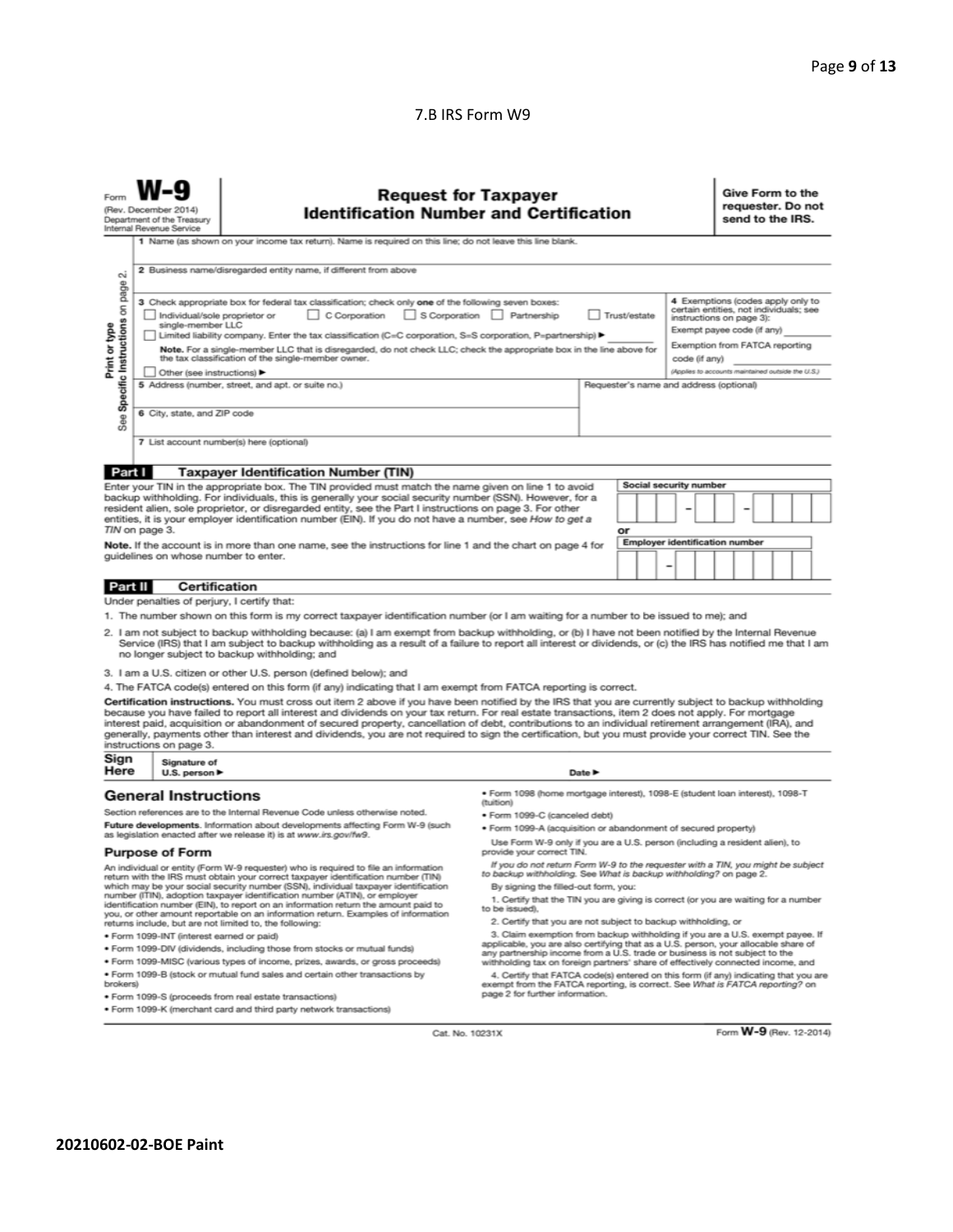#### **ATTACHMENT 7.C – Attestation Re Personnel**

## **ATTESTATION RE PERSONNEL USED IN CONTRACT PERFORMANCE**

| CONTRACTOR LEGAL ENTITY NAME:                                          |  |
|------------------------------------------------------------------------|--|
| FEDERAL EMPLOYER IDENTIFICATION NUMBER:<br>(or Social Security Number) |  |

**The Contractor, identified above, does hereby attest, certify, warrant and assure that the Contractor shall not knowingly utilize the services of an illegal immigrant in the performance of this Contract and shall not knowingly utilize the services of any subcontractor who will utilize the services of an illegal immigrant in the performance of this Contract, T.C.A. § 12-3-309.**

SIGNATURE & DATE:

*NOTICE: This attestation MUST be signed by an individual empowered to contractually bind the Contractor.*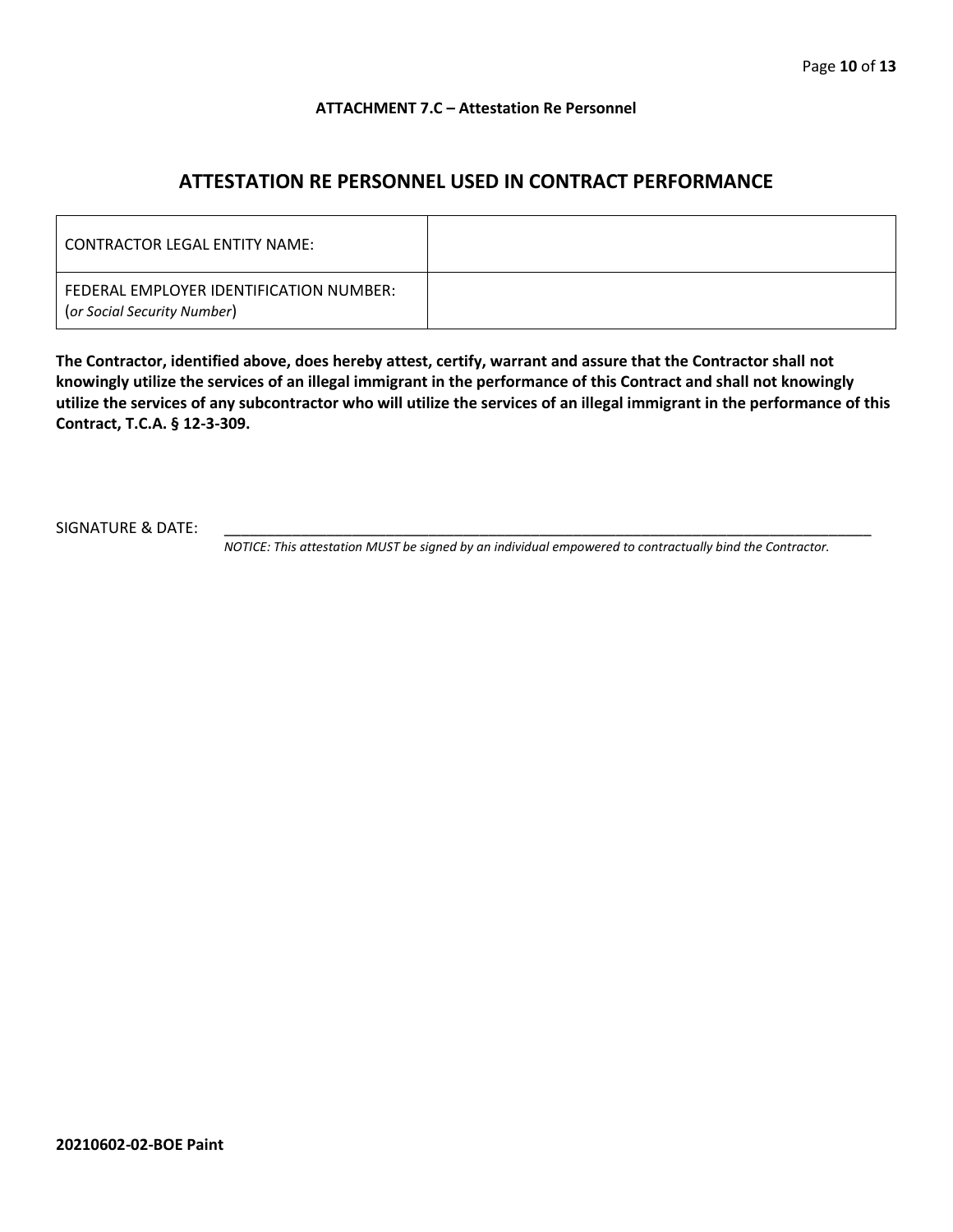#### **ATTACHMENT 7.D – Standard Terms & Conditions SUMNER COUNTY BOARD OF EDUCATION (SCS)**

#### **1. PREPARATION AND SUBMISSION OF BID.**

- **a.** Failure to examine any drawings**,** specifications, or instructions will be at the proposer's risk. Any deviation from the stated terms, conditions and specifications must be coordinated with and approved in writing by the SCS Purchasing Supervisor.
- **b.** RFP/ITB SUBMITTAL / SIGNATURE: Proposal shall give the full name and business address of the bidder. If the proposer is a corporation, the name shall be stated as it is in the corporate charter. Proposals must be signed in ink by the proposer's authorized agent. Unsigned proposals will be rejected. Proposals are to be sealed and the outside of the envelope is to reference the RFP/ITB number. The person signing the proposal must show their title, and if requested by the institution, must furnish satisfactory proof of his or her authority to bind his or her company in contract. Proposer understands that by submitting a proposal with an authorized signature, it shall constitute an offer to SCS. Proposals must be typewritten or in ink; otherwise they may not be considered. Purchase orders will be issued to the firm name appearing on the W9. Electronic submissions via email, fax, etc. shall not be accepted.
- **c.** SCS is not responsible for any costs incurred by any vendor pursuant to the RFP/ITB. The vendor shall be responsible for all costs incurred in connection with the preparation and submission of its proposal.
- **d.** All proposers must be in compliance with T.C.A. § 62-6-119 at the time of proposal submission and provide evidence of compliance with the applicable provisions of the chapter before such proposal may be considered.
- **e.** Proposals are to be received in the location designated in the RFP/ITB no later than the specified date and time. Late submissions will NOT be opened or considered.
- **f.** No erasures permitted. Errors may be crossed out and corrections printed in ink or typewritten adjacent to error and must be initialed in ink by person signing the proposal.
- **g.** Specifications: Reference to available specifications shall be sufficient to make the terms of the specifications binding on the proposer. The use of the name of a manufacturer, or any special brand or make in describing an item does not restrict the proposer to that manufacturer or specific article, unless specifically stated. Comparable products of other manufacturers will be considered if proof of compatibility is contained in the proposal. Proposers are required to notify SCSs Purchasing Supervisor whenever specifications/procedures are not perceived to be fair and open. The articles on which the proposal is submitted must be equal or superior to that specified. Informative and Descriptive Literature: The proposer must show brand or trade names of the articles proposed, when applicable. It shall be the responsibility of the proposer, including proposer's whose product is referenced, to furnish with the proposer such specifications, catalog pages, brochures or other data as will provide an adequate basis for determining the quality and functional capabilities of the product offered. Failure to provide this data may be considered valid justification for rejection of proposer.
- **h.** Samples: Samples of items when called for, must be furnished free of expense, and if not destroyed will, upon proposer's request within ten (10) days of RFP/ITB opening, be returned at the proposer's expense. Each sample must be labeled with the proposer's name, manufacturer's brand name and number, RFP/ITB number and item reference.
- **i.** Time of Performance: The number of calendar days in which delivery is to be made after receipt of order shall be stated in the RFP/ITB and may be a factor in making an award, price notwithstanding. If no delivery time is stated in the bid, bidder agrees that delivery is to be made within two weeks (10 business days) of order.
- **j.** Transportation and delivery charges should be included in the price and be fully prepaid by the vendor to the destination specified in the RFP/ITB. Proposal prices shall include delivery of all items F.O.B. destination.
- **k.** New materials and supplies must be delivered unless otherwise specifically stated in the RFP/ITB.
- **l.** Alternate/multiple bids will not be considered unless specifically called for in the RFP/ITB.
- **m.** Only proposals submitted on RFP/ITB forms furnished by SCS will be considered.
- **n.** By signing this RFP/ITB where indicated, the proposer agrees to strictly abide by all applicable local, state and federal statutes and regulations. The proposer further certifies that this proposer is made without collusion or fraud.
- **o.** Error in Proposal. In case of error in the extension of prices in the proposal, the unit price will govern. Late submissions will NOT be opened or considered. Proposers are cautioned to verify their proposals before submission, as amendments received after the RFP/ITB deadline will not be considered. No proposals shall be altered, amended or withdrawn after opening. After proposal opening, a proposer may withdraw a proposal only when there is obvious clerical error such as a misplaced decimal point, or when enforcement of the proposal would impose unconscionable hardship due to an error in the proposal resulting in a quotation substantially below the other proposals received. Proposal withdrawals will be considered only upon written request of the proposer.
- **2. OPEN RECORDS.** In order to comply with the provisions of the Tennessee Open Records Act, all proposals will be publicly opened and are subject to public inspection after the award upon written request. Proposers may be present at RFP/ITB opening. Summary information will be posted the SCS website, www.sumnerschools.org under the Invitation to Bid link.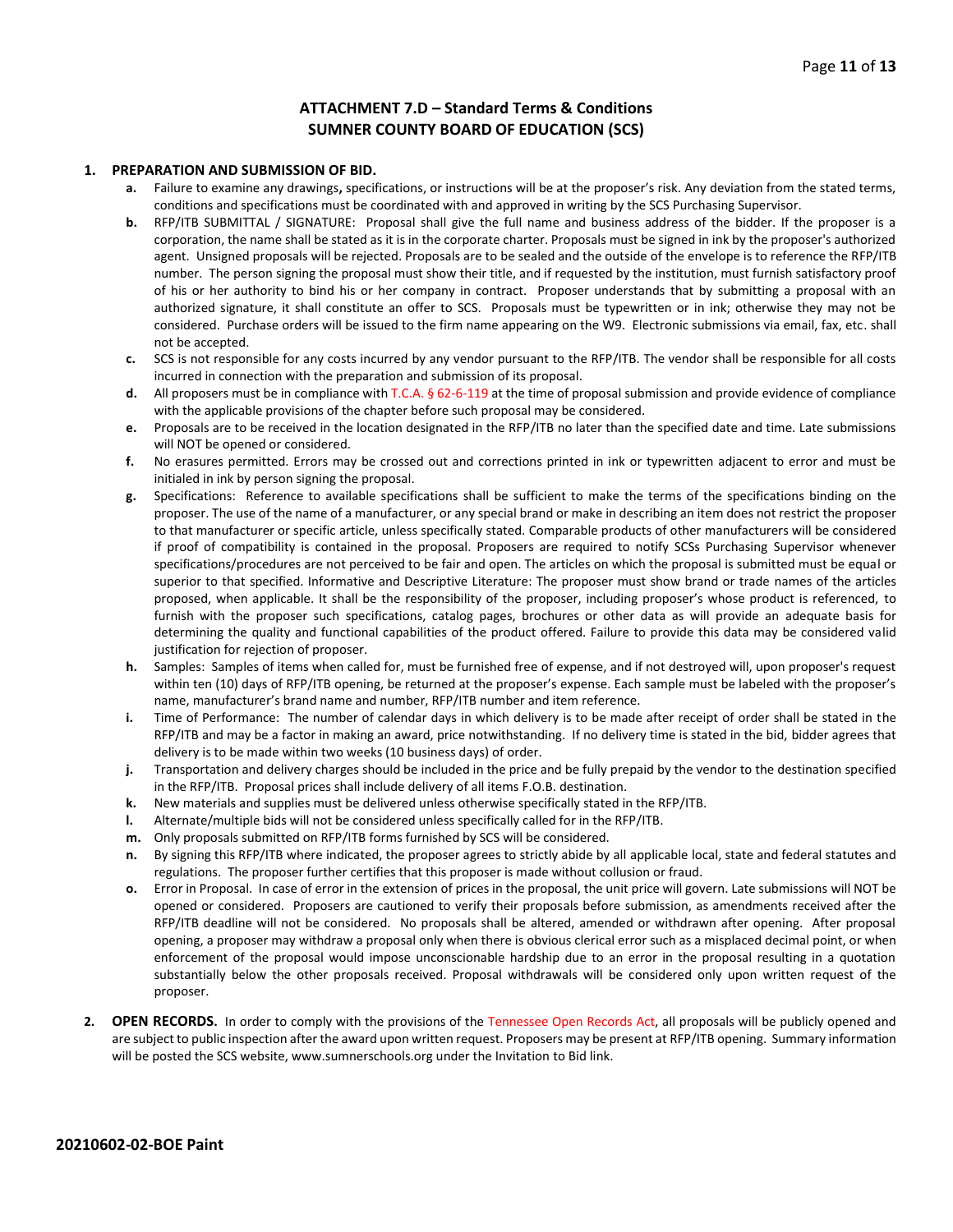- **3. ACCEPTANCE AND AWARD.** SCS reserves the right to reject any and all proposals and to waive any informality in proposals and, unless otherwise specified by the proposer to accept any item in the proposal. Action to reject all proposals shall be taken for unreasonably high prices, errors in the proposal documents, cessation of need, unavailability of funds, or any other reason approved by SCS.
	- **a.** Contracts and purchases will be made with the lowest, responsive, responsible, qualified proposer. The quality of the articles to be supplied, their conformity with the specifications, their suitability to the requirements of the Institution, cash discount offered, and the delivery terms will be taken into consideration.
	- **b.** Any deviation from these stated terms, specifications and conditions must be coordinated with and approved in writing by the Purchasing Supervisor.
	- **c.** Prices quoted on the response (if any) are to be considered firm and binding until the said equipment, supplies or services are in the possession of SCS.
	- **d.** SCS reserves the right to order more or less than the quantity listed in the proposal.
	- **e.** If a proposer fails to state a time within which a proposal must be accepted, it is understood and agreed that SCS shall have ninety (90) days to accept.
	- **f.** No purchase or contract is authorized or valid until the issuance of a SCS purchase order in accordance with SCS policy. No SCS employee is authorized to purchase equipment, supplies or services prior to the issuance of such a purchase order.
	- **g.** The contract may not be assigned without written SCS consent.
	- **h.** If the appropriate space is marked on the RFP/ITB, other Institutions (such as State, Local and/or Public Agencies) may purchase off the contract during the same period as SCS.
	- **i.** The awarded proposer will be required to post a performance and payment bond in the amount of 25% of the contract price if it exceeds \$100,000 as stated by T.C.A. §12-4-201.
	- **j.** If the project cost is in excess of \$25,000 a performance bond must be secured by the requesting part in an amount equal to the market improvement value.
	- **k.** By submission of this bid and signature thereof, the Bidder acknowledges compliance with the provisions of Public Chapter No. 587 / Senate Bill No. 2048 (Employee Background Check). The Bidder further agrees to submit a formal certification thereof prior to commencing work.
- **4. PAYMENT**. Payment terms must be specified in the proposal, including any discounts for early payment. Partial payments will not be approved unless justification for such payment can be shown. Terms will be NET 30 days. Payment will not be made until the conditions and specifications of the RFP/ITB are inspected and approved as conforming by persons appointed by SCS.
- **5. DEFAULT OF SELECTED VENDOR.** In case of vendor default, SCS may procure the articles or services from other sources and hold the defaulting vendor responsible for any resulting cost. If the awarded vendor violates any terms of their response, the contract, SCS policy or any law, they may be disqualified from proposing for a period of two years for minor violations or longer for major violations. Proposals from disqualified proposers will not be accepted during the period of disqualification.
- **6. INSPECTION OF PURCHASES.** Articles received which are not equivalent will not be accepted and will be picked up by the vendor or returned to vendor, shipping charges collect. SCS shall have a reasonable period in which to inspect and accept or reject materials without liability. If necessity requires SCS to use nonconforming materials, an appropriate reduction in payment may be made.
- **7. TAXES.** SCS is tax exempt; do not include taxes in quotation. Vendors making improvements or additions to or performing repair work on real property for SCS are liable for any applicable sales or use tax on tangible personal property used in connection with the contract or furnished to vendors by the state for use under the contract.
- **8. NONDISCRIMINATION.** SCS is an equal opportunity employer. SCS and bidder agree to comply with Titles VI and VII of the Civil Rights Act of 1964, Title IX of the Education Amendments of 1972, Section 504 of the Rehabilitation Act of 1973, Executive Order 11,246, the Americans with Disabilities Act of 1990, if applicable, and the related regulations to each. Each party assures that it will not discriminate against any individual including, but not limited to employees or applicants for employment and/or students, because of race, religion, creed, color, sex, age, disability, veteran status or national origin. In the event that any claims should arise with regards to violations of any such local, state or federal law, statues, rule or regulations, the vendor will indemnify and hold SCS harmless for any damages, including court costs or attorney fees, which might be incurred.
- **9. PROHIBITIONS/NO VENDOR CONTRACT FORM.** Acceptance of gifts from vendors is prohibited. T.C.A. §12-4-106. The contract documents for purchase under this RFP/ITB shall consist of the successful proposer's bid and SCSs purchase order. The proposer may request exceptions to terms and conditions and/or request SCS to accept other terms and conditions by means of subsequent documents such as invoices, warranty agreements, license agreements, etc. All subsequent documents shall be open to revision for impermissible language. SCS reserves the right to render the proposal unresponsive and subject the proposal to rejection if successful terms cannot be negotiated.